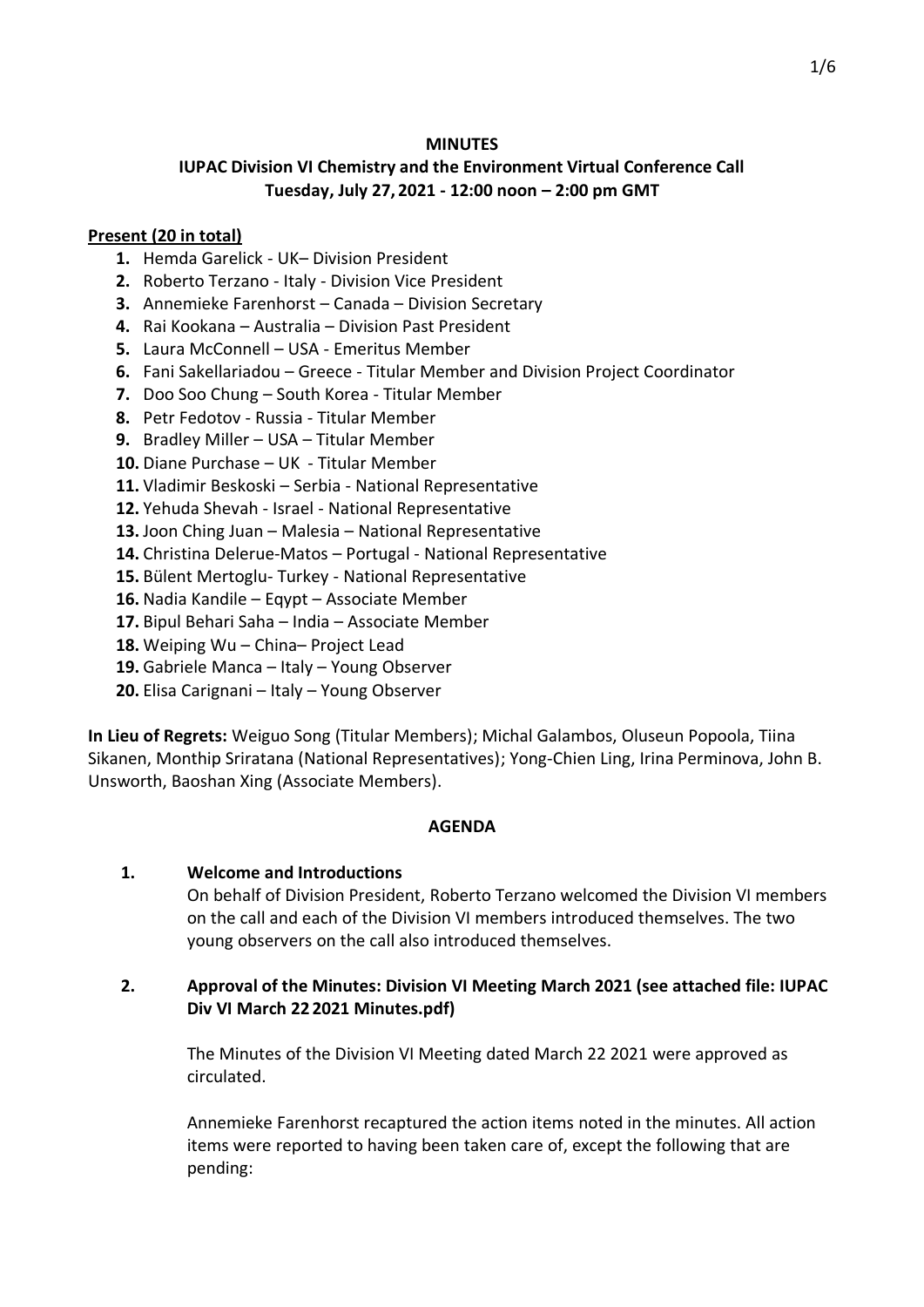- **Action item:** Hemda Garelick and Petr Fedotov to look into impact factors, for example as it applies to Pure and Applied Chemistry.
- The initial action item was for Roberto Terzano to allow for the posting of a few selected publications to be featured on the Subcommittee or Advisory committee pages of the Division VI website. However, it was decided that there needs to be further discussion to whether we want to move in that direction and, if so, what would be the criteria to select the articles. **Revised Action item:** For the Division VI President to lead a discussion whether we want to feature selective publications on the Subcommittee or Advisory committee pages. This could be a separate agenda item in a forthcoming Division VI meeting in 2021 or 2022.
- **Action item:** Nadia Kandile to provide for an update on her project idea on "*Sustainable and green solutions for COVID-19 pandemic plastic wastes management to reduce risks of planetary boundary threat*" to Division VI members. Although Nadia Kandile was on the meeting call, there were sound issues preventing her to provide for an update. It is possible that thus project evolved into an interdivisional project.
- **Action item:** Irina Perminova to send her project idea on "*Chemical definition of humic substances*" to Division VI members.

## **3. Election Process Update (see attached file: Proposed Committee\_Div\_VI\_next binneium.pptx)**

Rai Kookana provided a detailed overview of the recent election results as it applies to IUPAC Division VI.

Overall, 22 nominations were received and a committee assisted with the process of evaluating the nominations. The membership list as finalized by the committee is subject to approval by IUPAC Council (pending).

Following approval, the Division VI membership will include 12 women and 14 men. Out of the 26 members listed, nine are new members. Three out of the four Division Vl Officers are women. The regions that are represented include Europe (10), Asia (6), North America (5), Middle East/Africa (2), Oceania (2) and South America (1). There was also a recommendation and approval at the meeting for two Emeritus Fellows : Dr Yehuda Shevah and Dr John Unsworth.

## **4. Temporary Policy Change: Conference Registration Payments**

IUPAC has implemented a temporary policy so that conference registrations can now be paid from project funds as long as it has been preapproved by the Secretary General. Division VI members can directly contact Hemda Garelick for further information or to request approval by the Secretary General.

Furthermore, there was a consensus among the Division VI members on the call that the budget of a newly approved project needs to be increased. This would allow Symposia organizers, and possibly other Division VI members in need, to have their registration fees for the 2021 IUPAC World Chemistry Congress to be fully covered. This already approved project, led by Diane Purchase, is entitled *"Development of*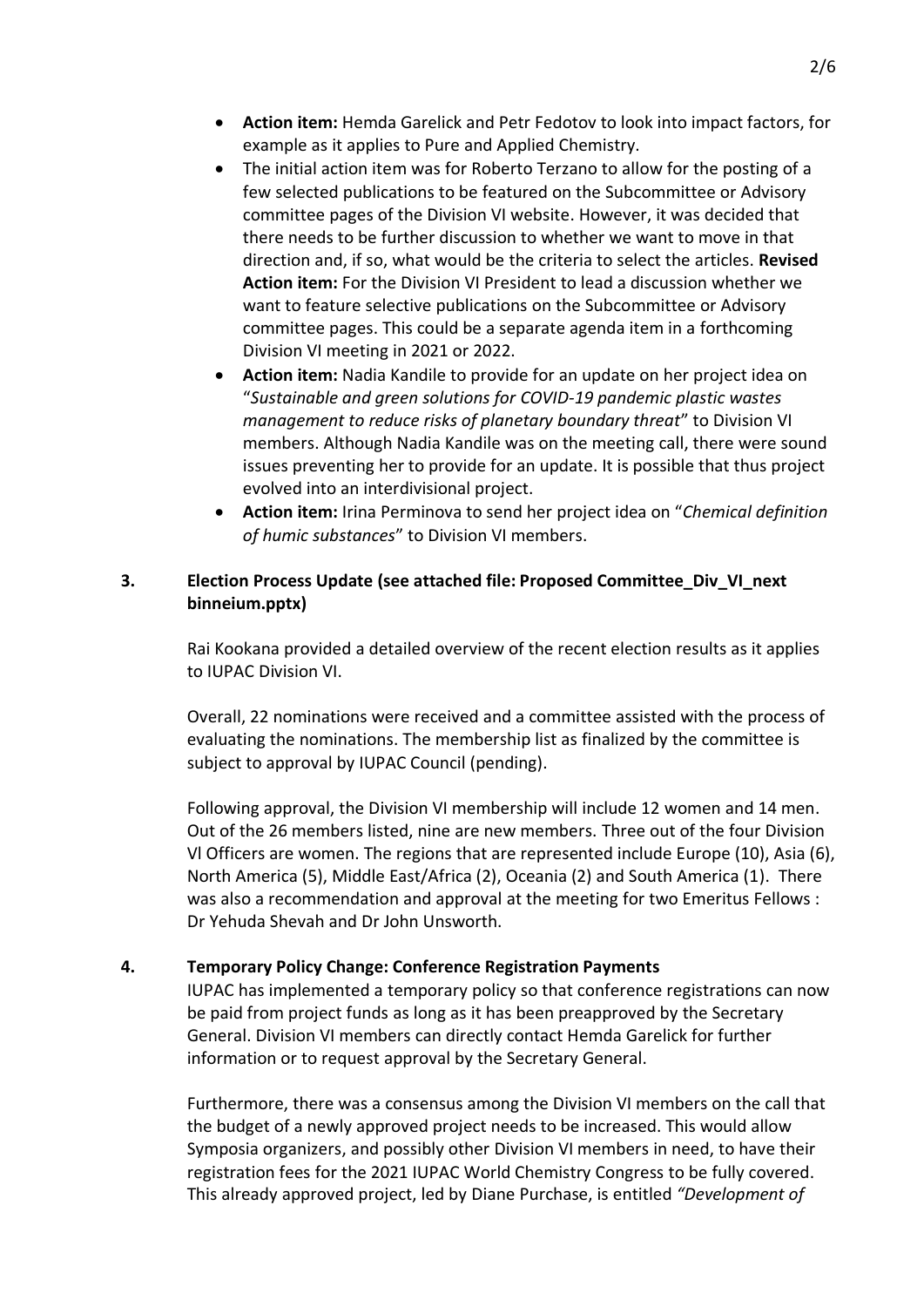*four Environmental Chemistry and Sustainability symposia for the 'Chemistry for Sustainability' thematic programme in 48th World Chemistry Congress, Montreal, 2021"*.

Regarding the "possibly other Division VI members in need", it was further agreed that a small committee will need to be formed to decide on the criteria used to select which Division VI members will qualify to have their registration fees being supported. It was decided that the members of the small committee are Diane Purchase, Joon Ching Juan, Laura McConnell and Annemieke Farenhorst.

#### **5. Division Projects**

### **5.1. Current Projects**

Fani Sakellariadou informed Division members on the status of current projects as of July 20, 2021.

The table below provides for a general overview as prepared by Fani Sakellariadou.

| <b>Project Number</b>        | <b>Planned end</b><br>date | <b>Status</b>                      |
|------------------------------|----------------------------|------------------------------------|
| 2013-029-2-600 Kleter        | 30/9/2022                  | On-going                           |
| 2014-026-3-600 Obare         | 31/12/2021                 | On-going                           |
| 2014-031-3-600 Purchase      | 31/12/2021                 | On-going                           |
| 2014-032-1-600 Karpouzas     | 31/12/2021                 | On-going                           |
|                              |                            | Preparation of final deliverables. |
| 2015-056-3-600 Kalderis      | 31/12/2020                 | Project completed                  |
|                              |                            | 2 <sup>nd</sup> round of review    |
| 2016-016-2-600 & 2019-010-   | 30/6/2022                  | On-going                           |
| 1-600 (supplement) Kookana   |                            |                                    |
| 2016-047-1-600 & 2018-035-   | 30/12/2021                 | On-going                           |
| 1-600 (extended) Xing        |                            |                                    |
| 2017-013-1-600 Racke         | 31/12/2021                 | Harmonization award                |
| 2017-035-2-600 Kookana       | 30/6/2022                  | On-going                           |
| 2018-013-2-600 Shevah        |                            | On-going                           |
| 2018-014-1-600 Gubala        | 31/12/2021                 | On-going                           |
| 2018-039-3-600 Sakellariadou | 30/6/2022                  | On-going                           |
| 2019-026-2-600 Wu            | 31/12/2022                 | On-going                           |
| 2019-029-1-600 Miller        | 31/12/2022                 | On-going                           |
| 2020-020-2-600 Guidotti      | 31/12/2023                 | On-going                           |

## **5.2. Potential New Projects**

Weiping Wu was asked whether a discussion on the sorption of chemicals by microplastics can be integrated into the current project (2019-026-2-600 Wu), or whether it is better to develop this as a stand-alone project*.* Weiping Wu indicated that it was better to develop chemical sorption by microplastics as a stand-alone project.

Hemda Garelick asked for an update on a potential new project that was previously discussed and focused on International Equipment Sharing Networks. None of the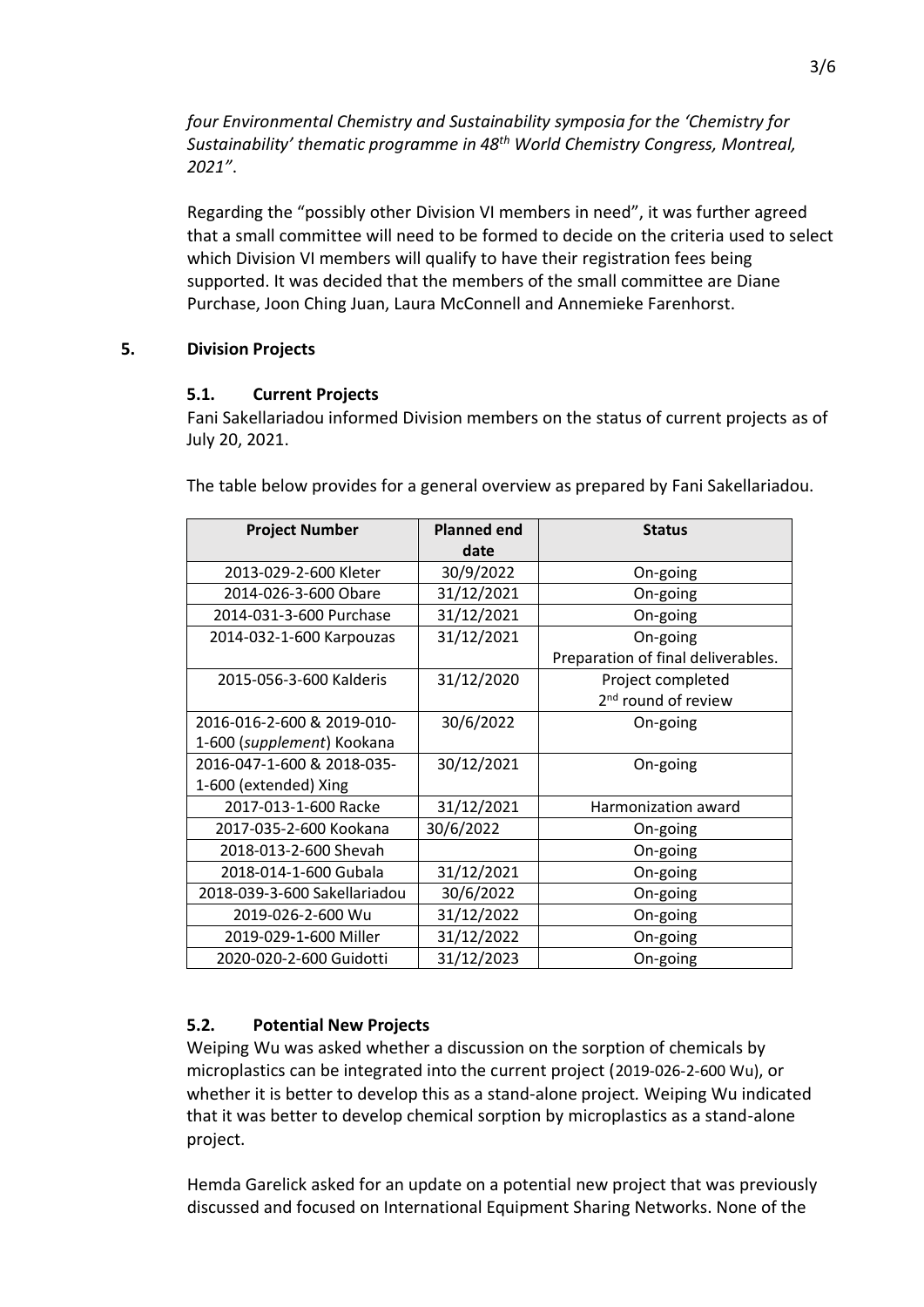Division VI members has an update to report but there was a suggestion for Nadia Kandile and/or Joon Ching Juan to further discuss this with CHEMRAWN.

Another project that perhaps requires attention is entitled "Green Chemistry in Sub-Saharan Africa". There was the suggestion for Nadia Kandile to provide for an update on this project by sending an email to Annemieke Farenhorst.

Hemda Garelick reminded Division VI members that there is a positive balance of \$26,000 to allocate to new projects. Various potential new projects were mentioned. If possible, new project proposals should be developed for approval at the August meeting. However, if this timeline cannot be met, project proposals can be developed after the August meeting. Instead, the August meeting can be used to further explore the interest of Division VI members in joining potential new projects that can be put forward.

Diane Purchase indicated that she is planning to send an email to seek interest in a project she likes to develop for encouraging the participation of young scientists in Division VI activities.

### **5.3. Revision of the Gold Book**

Hemda Garelick indicated that it might be important to have a Division VI member added to the initial (2021) membership or actual Subcommittee tasked with proceeding with the Revision of the Gold Book.

Laura McConnell indicated that such participation means a commitment to be able to devote sufficient time to the project.

Hemda Garelick will follow up with Petr Fedotov who was in the meeting but had to leave prior to agenda item 5.3 to attend to other matters.

#### **5.4. Additional Measures to Show the Impact of Division VI projects**

There was a general discussion about the impact of Division VI projects. Diane Purchase provided for an example that showed the major impact that the e-waste project has made.

It was noted that the Impact Factor of IUPAC's official journal Pure and Applied Chemistry (PAC) appears to substantially fluctuate from year to year, for example 1.919 in 2019 and 2.453 in 2020. Laura McConnell suggested that Hemda Garelick might want to contact Fabián Benzo to talk about Impact Factors as it relates to PAC.

It was also mentioned that Impact Factors have limitations and that some national funding agencies have moved away from considering Impact Factors in any decisionmaking processes surrounding proposal evaluations.

**6. Advisory Committee, Subcommittee, and Interdivisional Committee Activities** Hemda Garelick asked Division VI members whether the following leads (in bold) are still correct which appeared to be the case: The Advisory Committee on Crop Protection Chemistry (**Laura McConnell**), the Subcommittee on Chemical and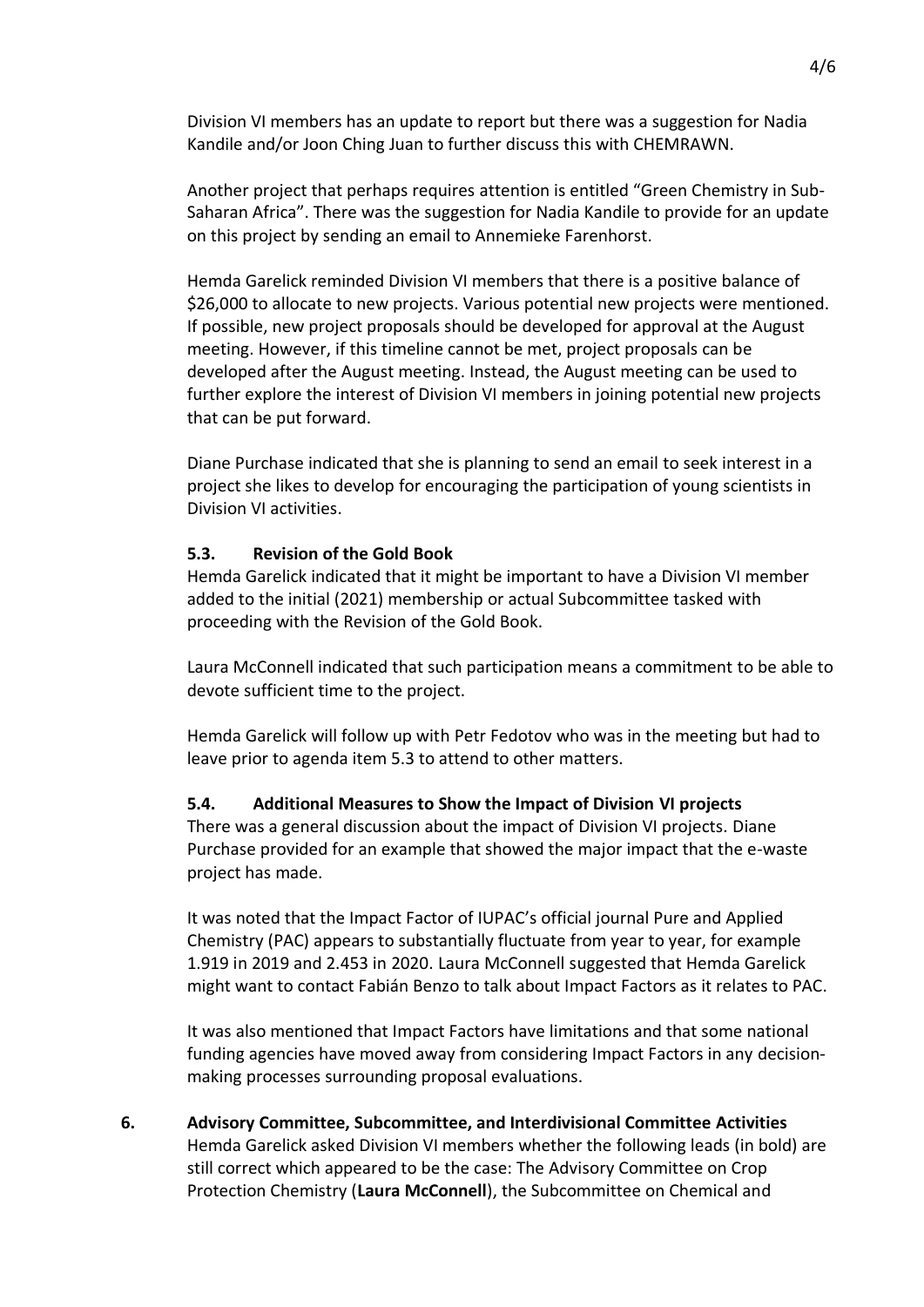Biophysical Processes in the Environment (**Diane Purchase**), CHEMWRAN (**Nadia Kandile**), COCI (**Bipul Saha**), CCE (**Doo Soo Chung**), ICGCSD (**Nadia Kandile**), Interdivisional Committee on Terminology, Nomenclature and Symbols (**Petr Fedotov**), and Pure and Applied Chemistry Editorial Advisory Board (**Yehuda Shevah**). Bipul Saha provided for an update on activities that he led or was involved in, which include:

- The development of strong collaborations among IUPAC, the Indian Chemical Council, the Association of Chemistry Teachers of India, and the Indian Chemical Society. This included arranging webinars for which Professor Chris Brett and Dr. Klaus Kümmerer were speakers.
- Progress towards collaborations between IUAPC Division VI and IUPAC COCI Safety Training Program, including an upcoming virtual call with Fabián Benzo.
- The editorial of Bipul Saha and his team on "Systems Thinking in Chemistry" was published by the Journal of Chemical Education (ACS).

# **7. Division VI Meeting on August 11, 2021**

The next Division VI meeting will take place on August 11, 2021 in conjunction with the IUPAC2021 General Assembly and World Conference of Montreal. Hemda Garelick asked members for suggestions for agenda items. Some ideas included the following:

- Young observers should be encouraged to participate in the meeting.
- Given that young observers are present, and that it would be helpful to Division VI members as well, agenda items could include information on how project in our division should be prepared and developed. This could cover what would be typically considered topics of interest, but also which projects are under development or ongoing. As well, how can we include young observers.
- A slide show showing photos of Division VI members at previous meetings. Laura McConnell agreed to serve as the central point for collecting the photos, and put the slides show together if sufficient photos arise.
- Given that it is the Division's  $25<sup>th</sup>$  anniversary, Division VI members could put forward the titles of the most favorite IUPAC projects they have worked on, or the publications that have arisen from them. Of these, we could select 25 projects and feature these at the August meeting. Diane Purchase agreed to serve as the central point for collecting the titles, and further develop it if a sufficient number of project titles are put forward.
- We could also show the involvement of Division VI members in large IUPAC initiatives such as the Global Women's Breakfast <https://youtu.be/47dfcW15RzA>

## **8. Other Items or New Business (Angkor Wat 2022 Flyer.pdf)**

Division VI members were reminded to complete the Biosketch survey that is meant to better understand the affiliations and expertise of our membership. It was noted that it would only take about 5-10 minutes to complete. The link to the Biosketch survey can be found here:

• <https://www.surveymonkey.com/r/85F2LMH>